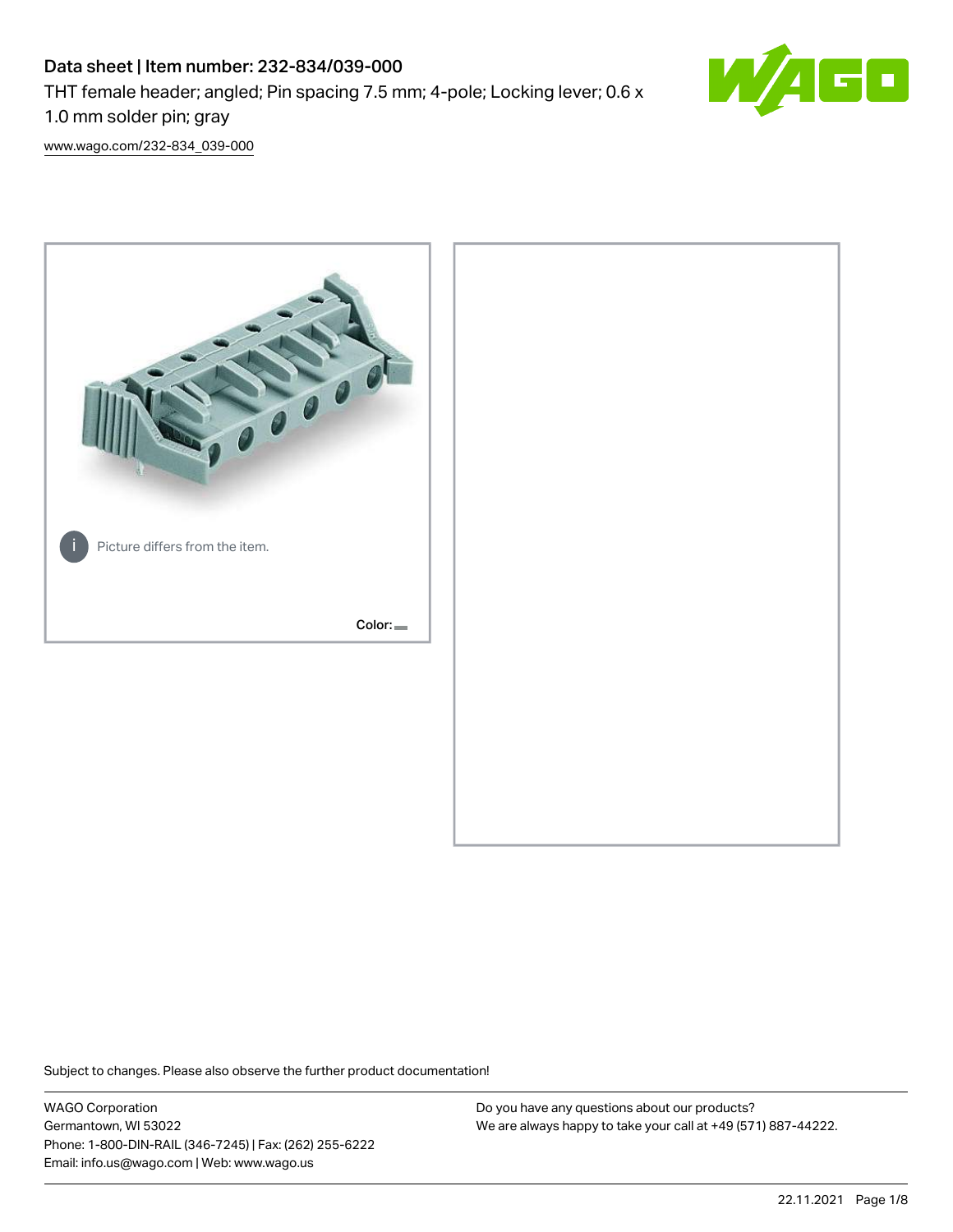

Dimensions in mm

 $L =$  (pole no.  $-1$ ) x pin spacing + 5 mm

Distance to first solder pin: 2.2 mm

2- to 3-pole female connectors – one latch only

#### Item description

- **Horizontal or vertical PCB mounting via straight or angled solder pins**
- For board-to-board and board-to-wire connections
- $\blacksquare$ Touch-proof PCB outputs
- $\blacksquare$ Easy-to-identify PCB inputs and outputs
- **Now With coding fingers**

Subject to changes. Please also observe the further product documentation!

WAGO Corporation Germantown, WI 53022 Phone: 1-800-DIN-RAIL (346-7245) | Fax: (262) 255-6222 Email: info.us@wago.com | Web: www.wago.us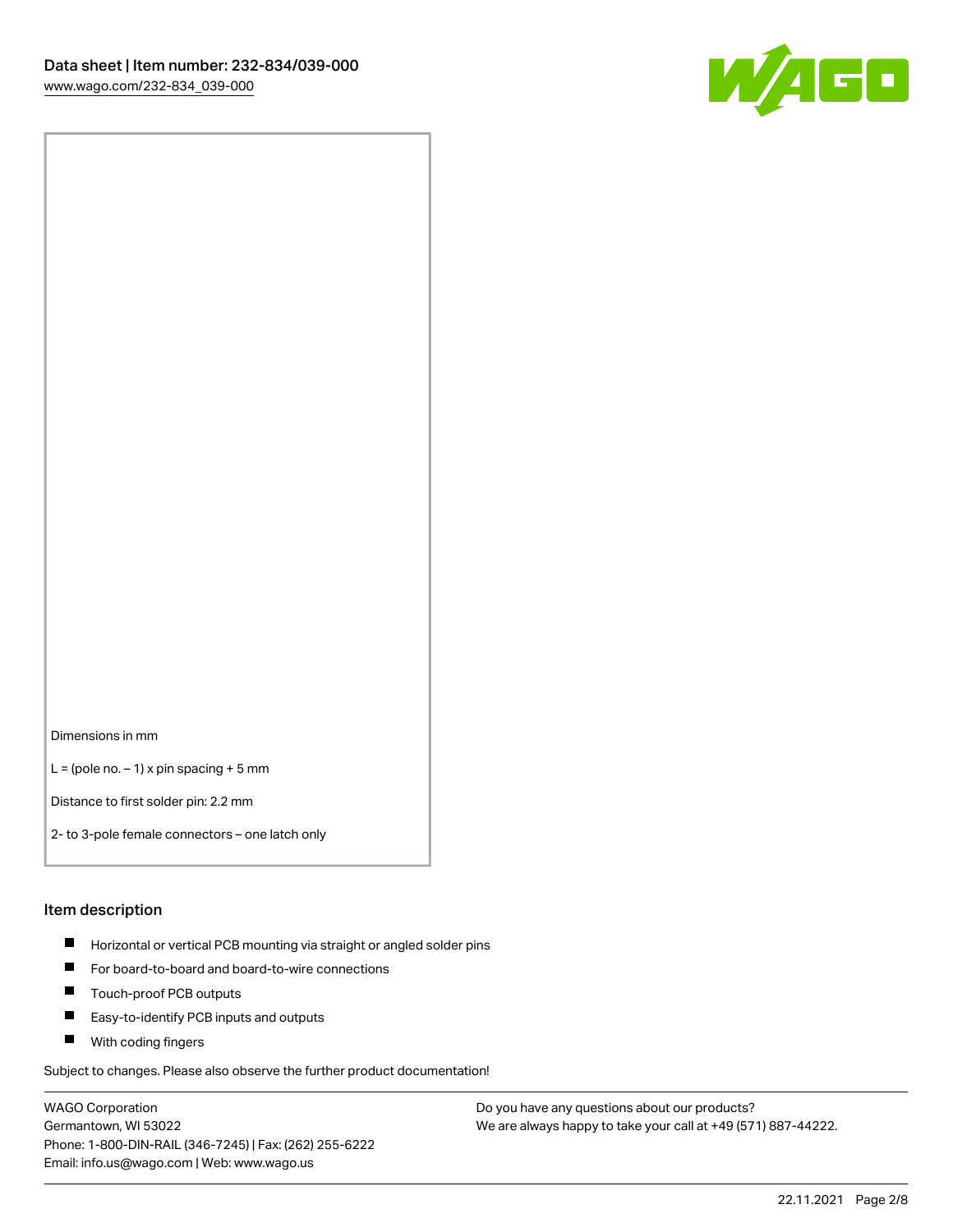

# Data

| Safety information 1 | The <i>MCS – MULTI CONNECTION SYSTEM</i> includes connectors<br>without breaking capacity in accordance with DIN EN 61984. When<br>used as intended, these connectors must not be connected<br>/disconnected when live or under load. The circuit design should<br>ensure header pins, which can be touched, are not live when<br>unmated. |
|----------------------|--------------------------------------------------------------------------------------------------------------------------------------------------------------------------------------------------------------------------------------------------------------------------------------------------------------------------------------------|
| Variants:            | Other pole numbers<br>3.8 mm pin projection for male headers with straight solder pins<br>Gold-plated or partially gold-plated contact surfaces<br>Other versions (or variants) can be requested from WAGO Sales or<br>configured at https://configurator.wago.com/                                                                        |

# Electrical data

## IEC Approvals

| Ratings per                 | IEC/EN 60664-1                                                       |
|-----------------------------|----------------------------------------------------------------------|
| Rated voltage (III / 3)     | 500 V                                                                |
| Rated surge voltage (III/3) | 6 <sub>kV</sub>                                                      |
| Rated voltage (III/2)       | 630 V                                                                |
| Rated surge voltage (III/2) | 6 <sub>kV</sub>                                                      |
| Nominal voltage (II/2)      | 1000V                                                                |
| Rated surge voltage (II/2)  | 6 <sub>kV</sub>                                                      |
| Rated current               | 12A                                                                  |
| Legend (ratings)            | (III / 2) $\triangleq$ Overvoltage category III / Pollution degree 2 |

## UL Approvals

| Approvals per                  | UL 1059 |
|--------------------------------|---------|
| Rated voltage UL (Use Group B) | 300 V   |
| Rated current UL (Use Group B) | 15 A    |
| Rated voltage UL (Use Group D) | 300 V   |
| Rated current UL (Use Group D) | 10 A    |

# Ratings per UL

| Rated voltage UL 1977 | 600 V |
|-----------------------|-------|
| Rated current UL 1977 |       |

Subject to changes. Please also observe the further product documentation!

| <b>WAGO Corporation</b>                                | Do you have any questions about our products?                 |
|--------------------------------------------------------|---------------------------------------------------------------|
| Germantown, WI 53022                                   | We are always happy to take your call at +49 (571) 887-44222. |
| Phone: 1-800-DIN-RAIL (346-7245)   Fax: (262) 255-6222 |                                                               |
| Email: info.us@wago.com   Web: www.wago.us             |                                                               |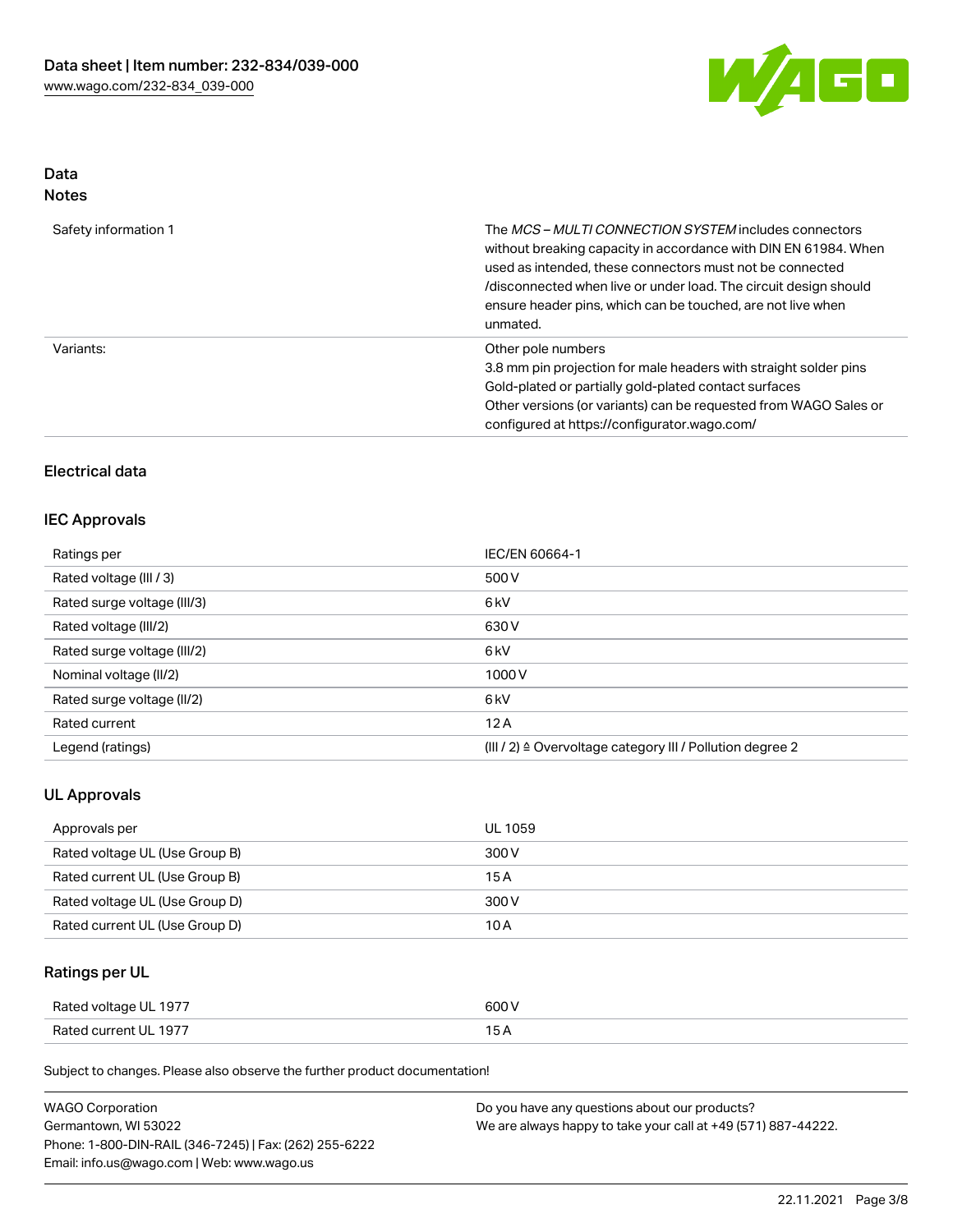

# CSA Approvals

| Approvals per                   | <b>CSA</b>            |  |
|---------------------------------|-----------------------|--|
| Rated voltage CSA (Use Group B) | 300V                  |  |
| Rated current CSA (Use Group B) | 15A                   |  |
| Rated voltage CSA (Use Group D) | 300V                  |  |
| Rated current CSA (Use Group D) | 10A                   |  |
| <b>Connection data</b>          |                       |  |
| Total number of potentials      | 4                     |  |
| Number of connection types      | 1                     |  |
| Number of levels                | $\mathbf{1}$          |  |
| <b>Connection 1</b>             |                       |  |
| Number of poles                 | $\overline{4}$        |  |
| Physical data                   |                       |  |
| Pin spacing                     | 7.5 mm / 0.295 inch   |  |
| Width                           | 43.3 mm / 1.705 inch  |  |
| Height                          | 16.6 mm / 0.654 inch  |  |
| Height from the surface         | 11.6 mm / 0.457 inch  |  |
| Depth                           | 18.25 mm / 0.719 inch |  |
| Solder pin length               | 5 <sub>mm</sub>       |  |
| Solder pin dimensions           | $0.6 \times 1$ mm     |  |

## Plug-in connection

| Contact type (pluggable connector) | Female header |
|------------------------------------|---------------|
| Connector (connection type)        | for PCB       |
| Mismating protection               | No            |
| Mating direction to the PCB        | 0°            |
| Locking of plug-in connection      | locking lever |

## PCB contact

| <b>PCB Contact</b>     |                                            |
|------------------------|--------------------------------------------|
| Solder pin arrangement | over the entire female connector (in-line) |

Subject to changes. Please also observe the further product documentation!

Drilled hole diameter with tolerance  $1.3$   $(+0.1)$  mm

| WAGO Corporation                                       | Do you have any questions about our products?                 |
|--------------------------------------------------------|---------------------------------------------------------------|
| Germantown. WI 53022                                   | We are always happy to take your call at +49 (571) 887-44222. |
| Phone: 1-800-DIN-RAIL (346-7245)   Fax: (262) 255-6222 |                                                               |
| Email: info.us@wago.com   Web: www.wago.us             |                                                               |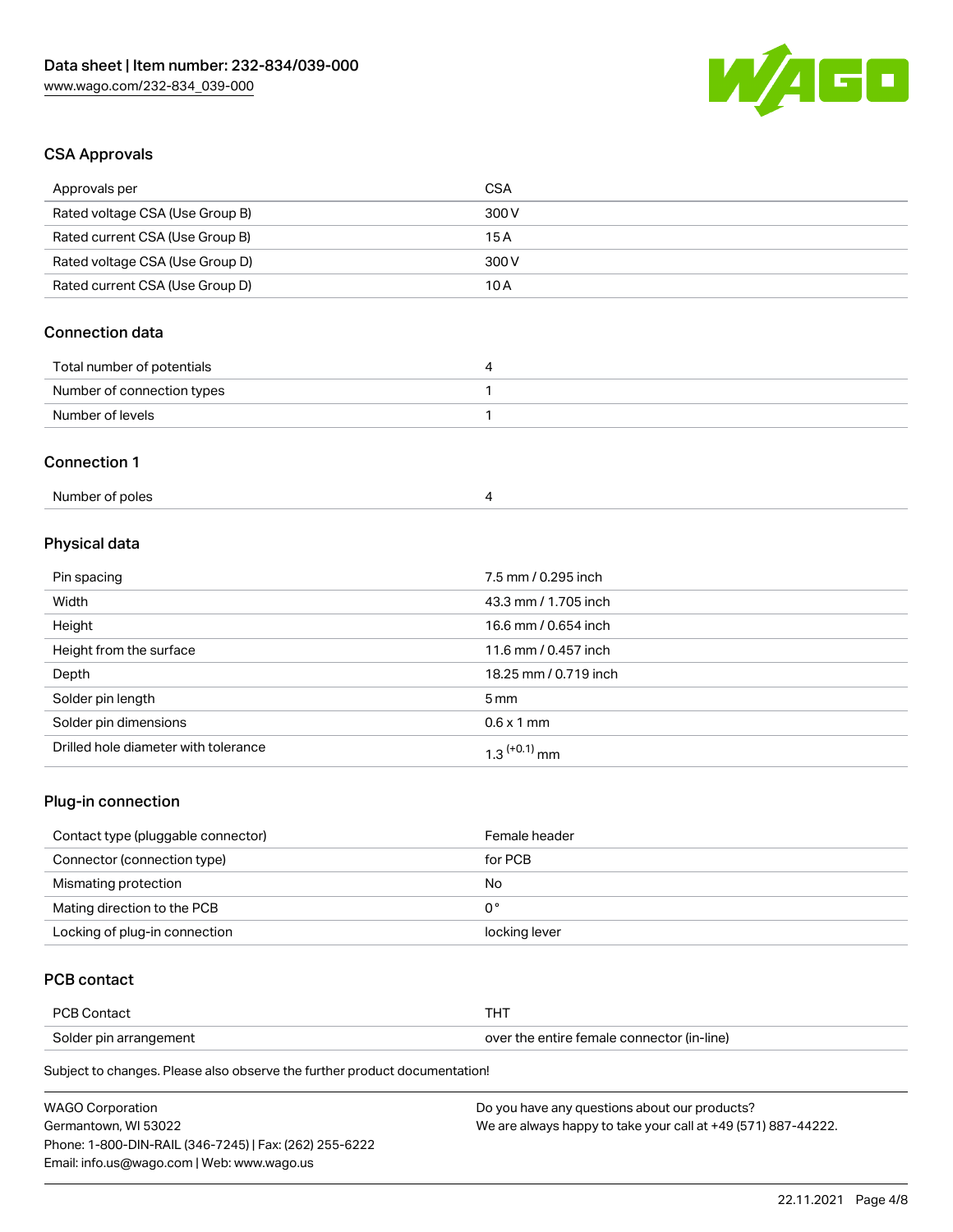

Number of solder pins per potential 1

### Material data

| Color                       | gray             |
|-----------------------------|------------------|
| Material group              |                  |
| Insulation material         | Polyamide (PA66) |
| Flammability class per UL94 | V <sub>0</sub>   |
| Contact material            | Copper alloy     |
| Contact plating             | tin-plated       |
| Fire load                   | $0.11$ MJ        |
| Weight                      | 5.2 g            |

## Environmental requirements

| Limit temperature range<br>. | . +85 °C<br>-60 |  |
|------------------------------|-----------------|--|
|------------------------------|-----------------|--|

## Commercial data

| Product Group         | 3 (Multi Conn. System) |
|-----------------------|------------------------|
| PU (SPU)              | 50 Stück               |
| Packaging type        | box                    |
| Country of origin     | DE                     |
| <b>GTIN</b>           | 4044918626347          |
| Customs tariff number | 85366990990            |

## Approvals / Certificates

#### Ship Approvals

| Logo | Approval                                                | <b>Additional Approval Text</b> | Certificate<br>name                |
|------|---------------------------------------------------------|---------------------------------|------------------------------------|
| ABS  | <b>ABS</b><br>American Bureau of Shipping               | -                               | $19-$<br>HG15869876-<br><b>PDA</b> |
|      | <b>DNV GL</b><br>Det Norske Veritas, Germanischer Lloyd | $\overline{\phantom{0}}$        | TAE000016Z                         |

#### UL-Approvals

| Logo | Approval                       | Additional Approval Text | Certificate<br>name |
|------|--------------------------------|--------------------------|---------------------|
|      | UR                             | <b>UL 1059</b>           | E45172              |
|      | Underwriters Laboratories Inc. |                          |                     |

Subject to changes. Please also observe the further product documentation!

| <b>WAGO Corporation</b>                                | Do you have any questions about our products?                 |
|--------------------------------------------------------|---------------------------------------------------------------|
| Germantown, WI 53022                                   | We are always happy to take your call at +49 (571) 887-44222. |
| Phone: 1-800-DIN-RAIL (346-7245)   Fax: (262) 255-6222 |                                                               |
| Email: info.us@wago.com   Web: www.wago.us             |                                                               |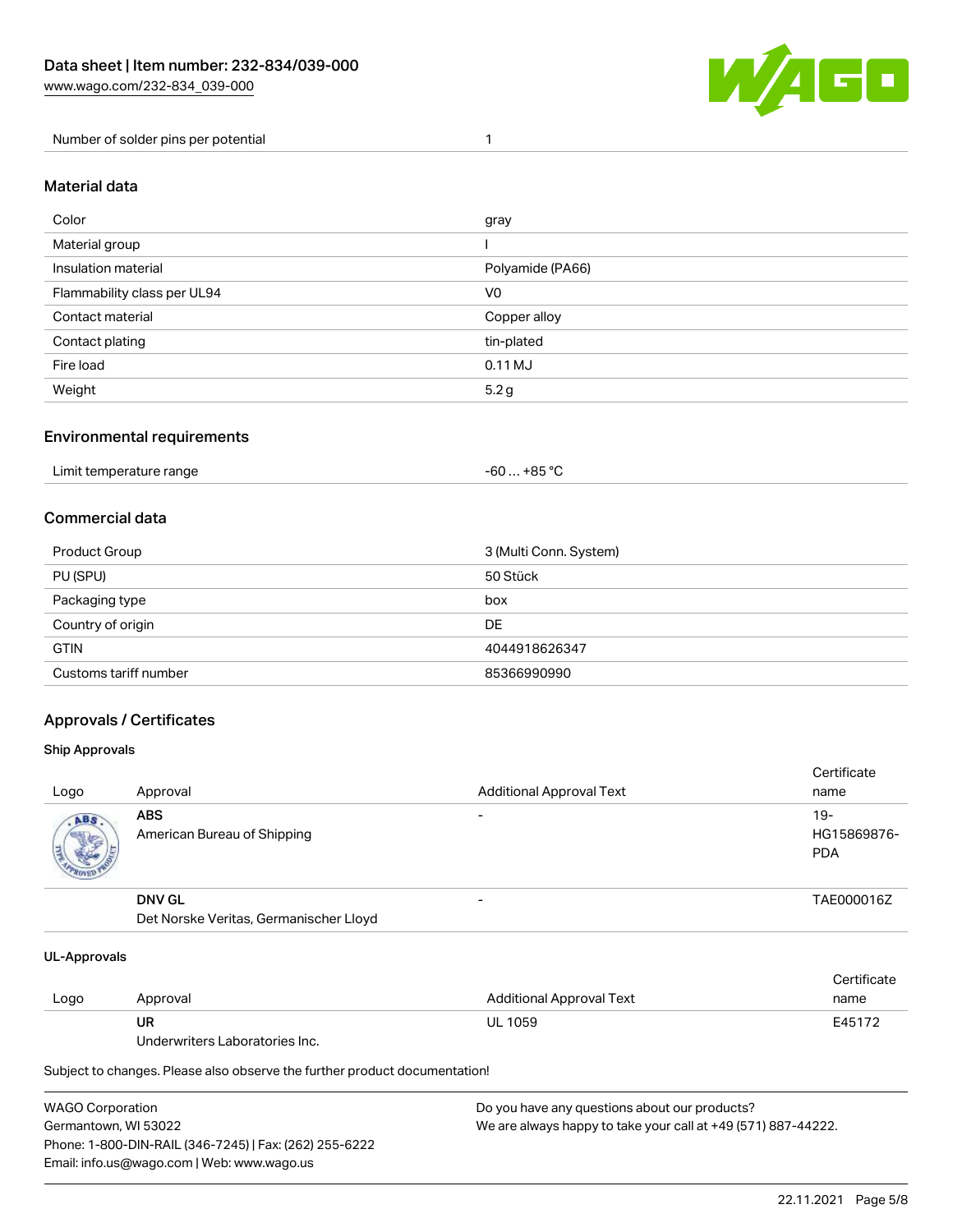

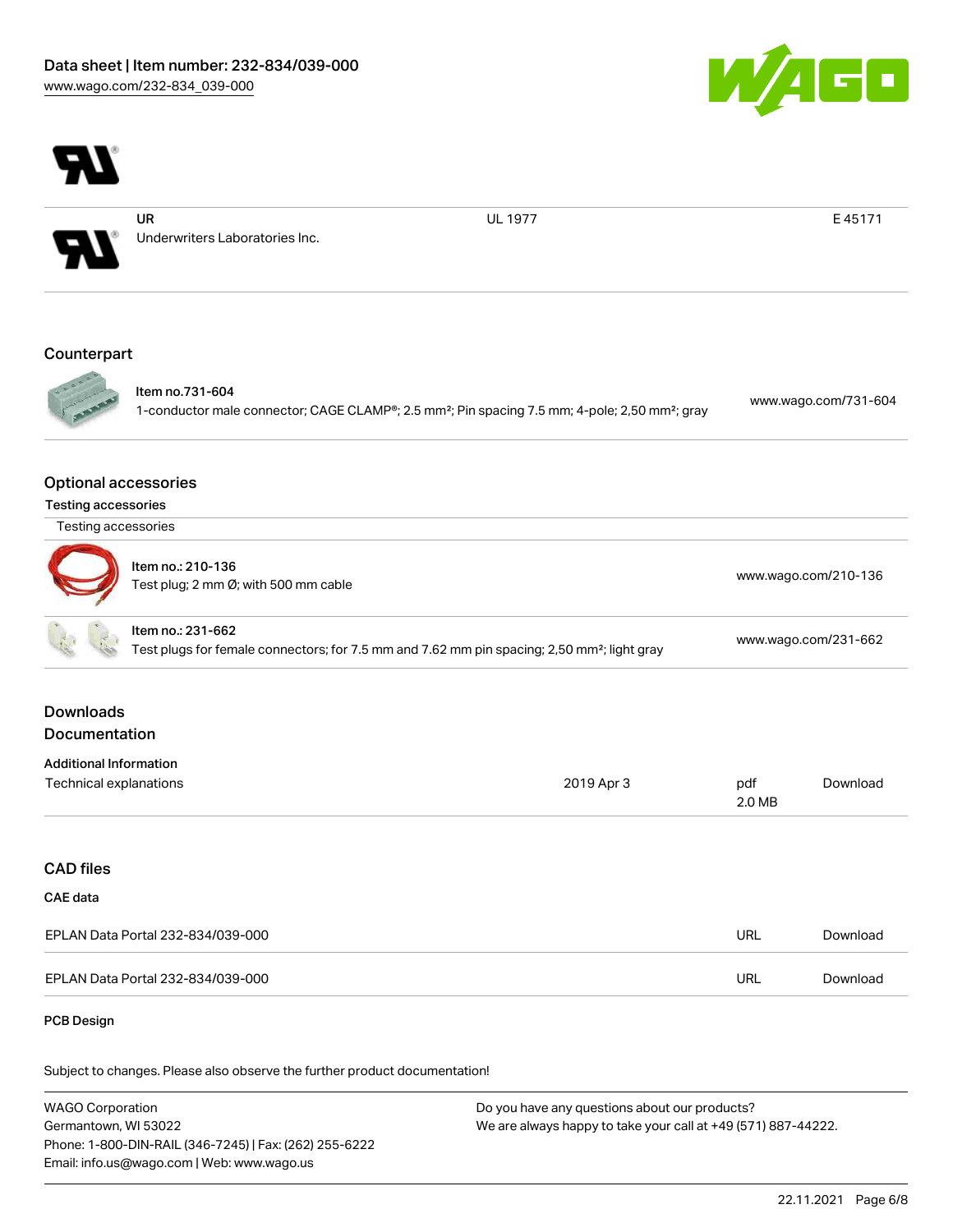

URL [Download](https://www.wago.com/global/d/UltraLibrarian_URLS_232-834_039-000)

Symbol and Footprint 232-834/039-000

CAx data for your PCB design, consisting of "schematic symbols and PCB footprints", allow easy integration of the WAGO component into your development environment.

#### Supported formats:

- П Accel EDA 14 & 15
- $\blacksquare$ Altium 6 to current version
- $\blacksquare$ Cadence Allegro
- $\blacksquare$ **DesignSpark**
- $\blacksquare$ Eagle Libraries
- $\blacksquare$ KiCad
- $\blacksquare$ Mentor Graphics BoardStation
- $\blacksquare$ Mentor Graphics Design Architect
- $\blacksquare$ Mentor Graphics Design Expedition 99 and 2000
- $\blacksquare$ OrCAD 9.X PCB and Capture
- П PADS PowerPCB 3, 3.5, 4.X, and 5.X
- $\blacksquare$ PADS PowerPCB and PowerLogic 3.0
- $\blacksquare$ PCAD 2000, 2001, 2002, 2004, and 2006
- $\blacksquare$ Pulsonix 8.5 or newer
- $\blacksquare$ STL
- $\blacksquare$ 3D STEP
- $\blacksquare$ TARGET 3001!
- $\blacksquare$ View Logic ViewDraw
- П Quadcept
- $\blacksquare$ Zuken CadStar 3 and 4
- $\blacksquare$ Zuken CR-5000 and CR-8000

PCB Component Libraries (EDA), PCB CAD Library Ultra Librarian

#### Environmental Product Compliance

#### Compliance Search

| Environmental Product Compliance 232-834/039-000                                   | URL | Download |
|------------------------------------------------------------------------------------|-----|----------|
| THT female header; angled; Pin spacing 7.5 mm; 4-pole; Locking lever; 0.6 x 1.0 mm |     |          |
| solder pin; gray                                                                   |     |          |

#### Installation Notes

Subject to changes. Please also observe the further product documentation!

WAGO Corporation Germantown, WI 53022 Phone: 1-800-DIN-RAIL (346-7245) | Fax: (262) 255-6222 Email: info.us@wago.com | Web: www.wago.us